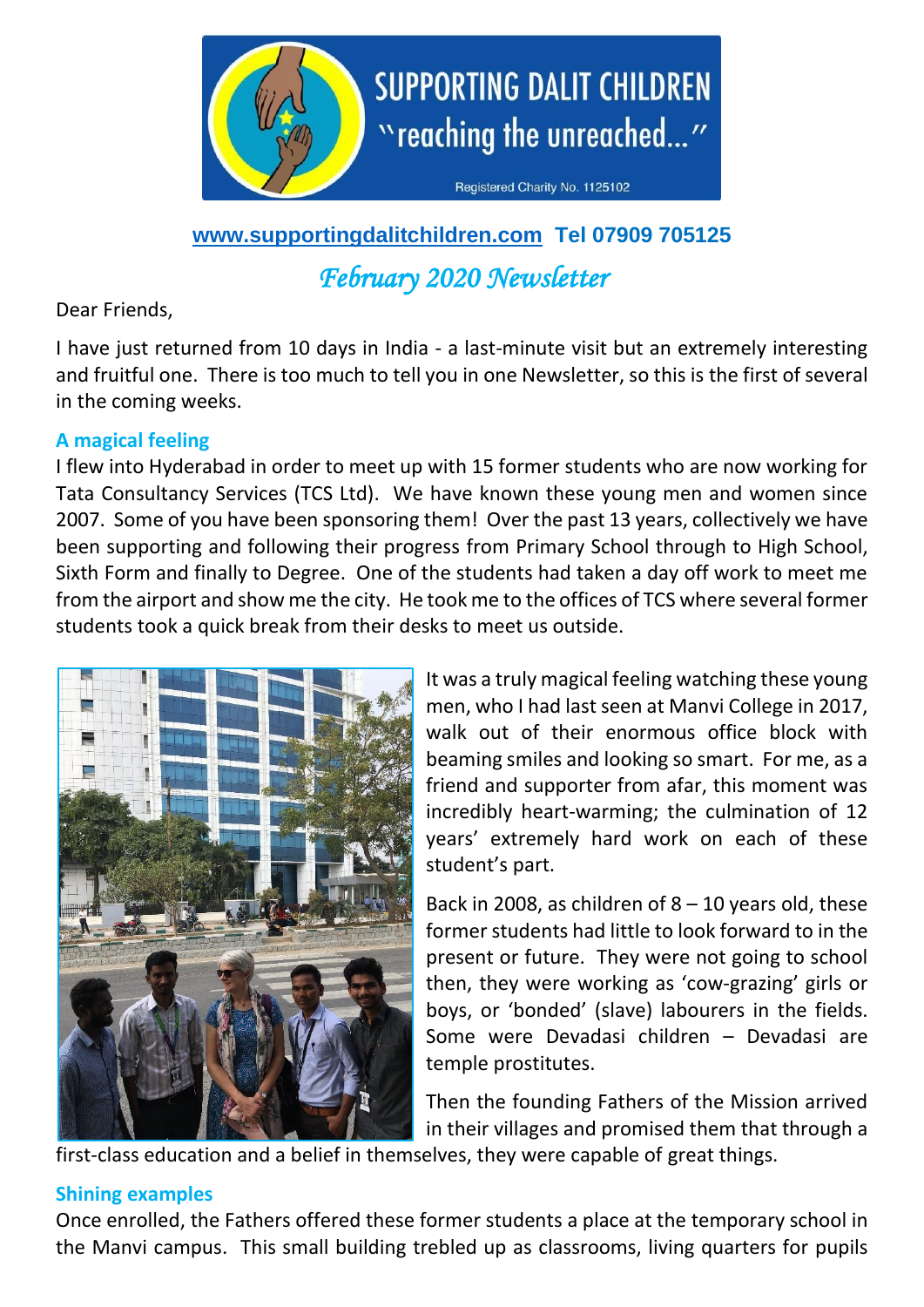teachers and Fathers, and a kitchen and dining room. From that time on, in the humblest of beginnings, each of these students worked so hard every year, with support and encouragement from their parents, teachers, Fathers and us as sponsor parents, to ultimately complete their dream of finishing their English-medium education. They are now the shining examples to all the current students of Kapepaladi School in Pannur, and Xavier and Loyola Schools in Manvi, of what can be achieved.

### **An evening of sharing**

Having booked a conference room in a hotel nearby, 13 of the young men and women I had come to see, met up after work finished at 8 p.m. to share their experiences of their working lives in Hyderabad.



The evening started with each of them lighting a candle on an up-turned tray, that formed a heart. They had prepared a banner and balloons, and organised supper for us all at the hotel, which they paid for collectively. Actually it was extremely touching as when I went to pay for the meal I discovered they had already paid, (but I did insist on reimbursing them!) During the evening each person present explained how much their education in Manvi had transformed their lives. They said it had taught them the

discipline of hard work, the importance of punctuality and for looking out and caring for one another. They thanked me and all the sponsor parents, for having helped them so much over the years, at which point I had to hold back my tears.

#### **Some of the difficulties faced**

The common local language in Hyderabad is not Kannada as it is in Manvi, but Telagu, and one of the girls shared how difficult it had been to learn this language quickly in order to adjust to her new working environment. This girl was initially very shy and not forthcoming at all, but she worked and worked and ended up achieving the highest marks in her Degree

class. She was speaking English to me so naturally and with such confidence *and* she had just learnt another language this past year too. Amazing!

Another student told me that on the day of his final exam in Manvi for his Commerce Degree, his uncle had been badly beaten up by some people who were insisting on an interest payment on his loan. When he heard the news, he had to miss his final exam to be by his uncle's side. As devastated as he must have been to miss his final exam, this did not deter him. He left the College and I lost touch with him initially. Just over 2 years on when I saw him again face to face, he explained to me that after missing his final exam, he had found a temporary job in Bangalore in a shop. His working hours there were

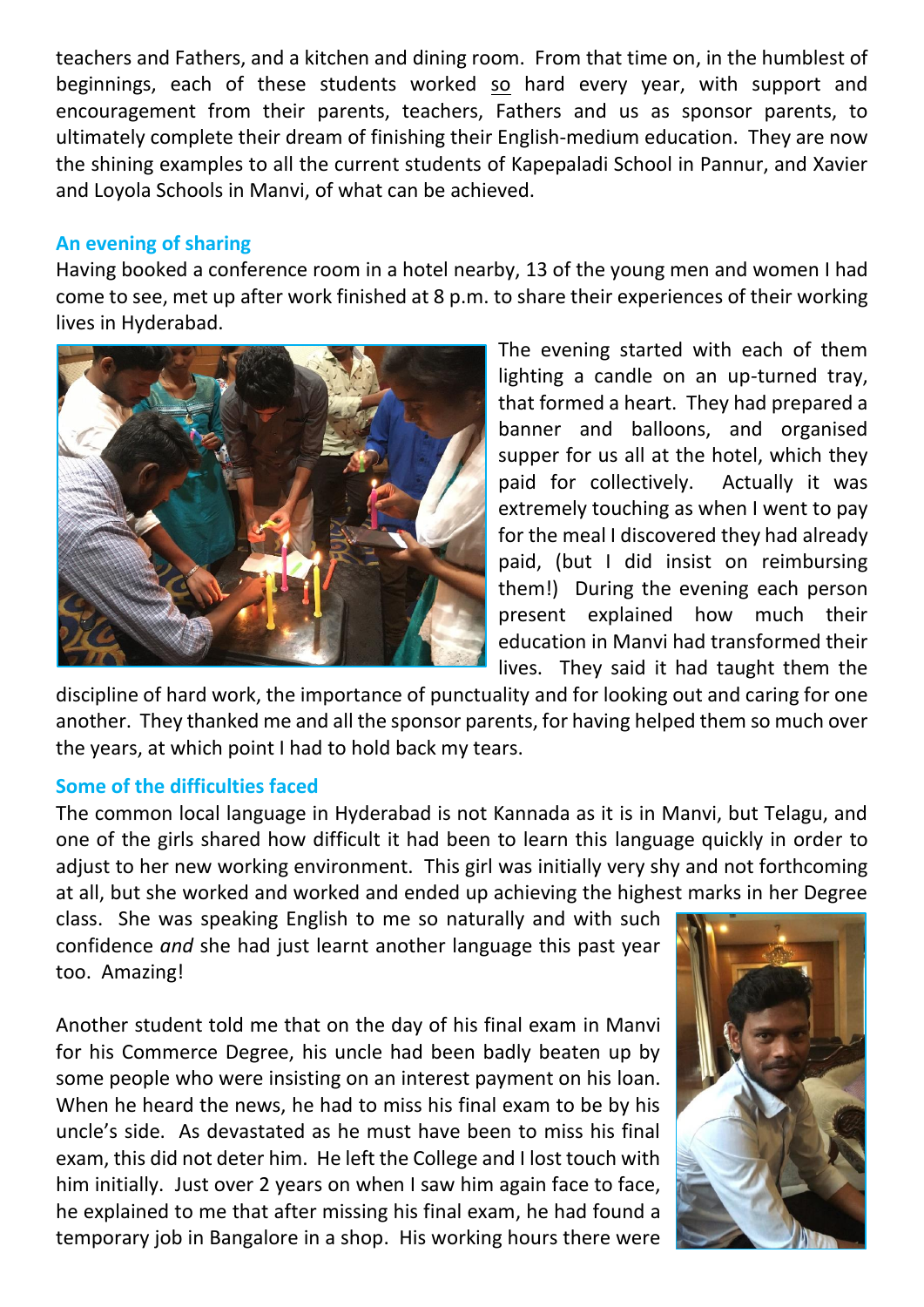from 1 to 10 p.m. every day. Every morning he got up early to study for his exam, and his earnings from the shop were used to finance the retake. This young man is an orphan, he lost both his parents to cancer by the age of 3 and was brought up by his uncle and aunt.

### **Foresight and love amidst alcoholism and violence**

This young man's uncle is an alcoholic and a violent man, but I learnt that actually he himself had been educated to the age of 16. He had had the foresight to know that his orphan nephew needed to get out of the village and pursue an education, so he sent him to Pannur to the government school and paid what he could afford for him to stay in the newly built hostel. From there, this boy at the age of 8 met Father Maxim, one of the founding Fathers of the Mission, and went on to Manvi school and Degree College. On the morning that I left Hyderabad, he recorded a message of thanks for his sponsor parent which I know will be wonderful for them to hear when we meet up later this month.

### **Sending salaries back to their families**

It is incredible to hear that most of these former students' earnings from TCS are being sent back to their families, to help repay debts and pay for day to day needs, as well as paying for medicines and hospital treatment. One young man told me that he had earnt 36,000 Rs the previous month, (approx. £400), made up of his basic salary of 18,000 Rs per month (£200), plus 18,000 Rs commission from sales he had made. His work target is to make 200 phone calls per day selling insurance for TCS, and from these 200 calls he hopes for a conversion rate of 3%, i.e. that 6 calls will convert financially as the customer decides to buy the

insurance he is selling. The working conditions are strict, each employee gets just one hour per day for all breaks, including comfort breaks, and each time they leave the office they clock in and out. Supervisors are constantly watching them and idle chit chat is not allowed. Going back to this particular student, out of this 36,000 Rs he earnt last month, he kept 5000 Rs for his monthly hostel fees, 1000 Rs for his food for the month, and the rest he sent back to his family. His sister is Annapurna, who we visited this time



and who is pictured here with Sister Leena in Pannur. Annapurna was nursing, but at the end of 2018 she was struck down with a rare neurological disease that attacked the sheath surrounding her spinal column. She was paralysed and in hospital for months in Mangalore, hundreds of miles from home. Many of you contributed towards the medical expenses that she needed as her parents were struggling to pay for the treatment and drugs she needed then, and still needs today. I will talk more about Annapurna's health and how she is doing in a future Newsletter, but it was touching to hear that she is one of the recipients of her brother's hard-earned money from Hyderabad.

I was really taken aback to hear that all the students are doing the same with their salaries, keeping the bare minimum they need and sending the rest back to their families. They don't think twice about sending most of their salary home as their parents have also made sacrifices over the years, to pay their share of school fees for their sons' and daughters'